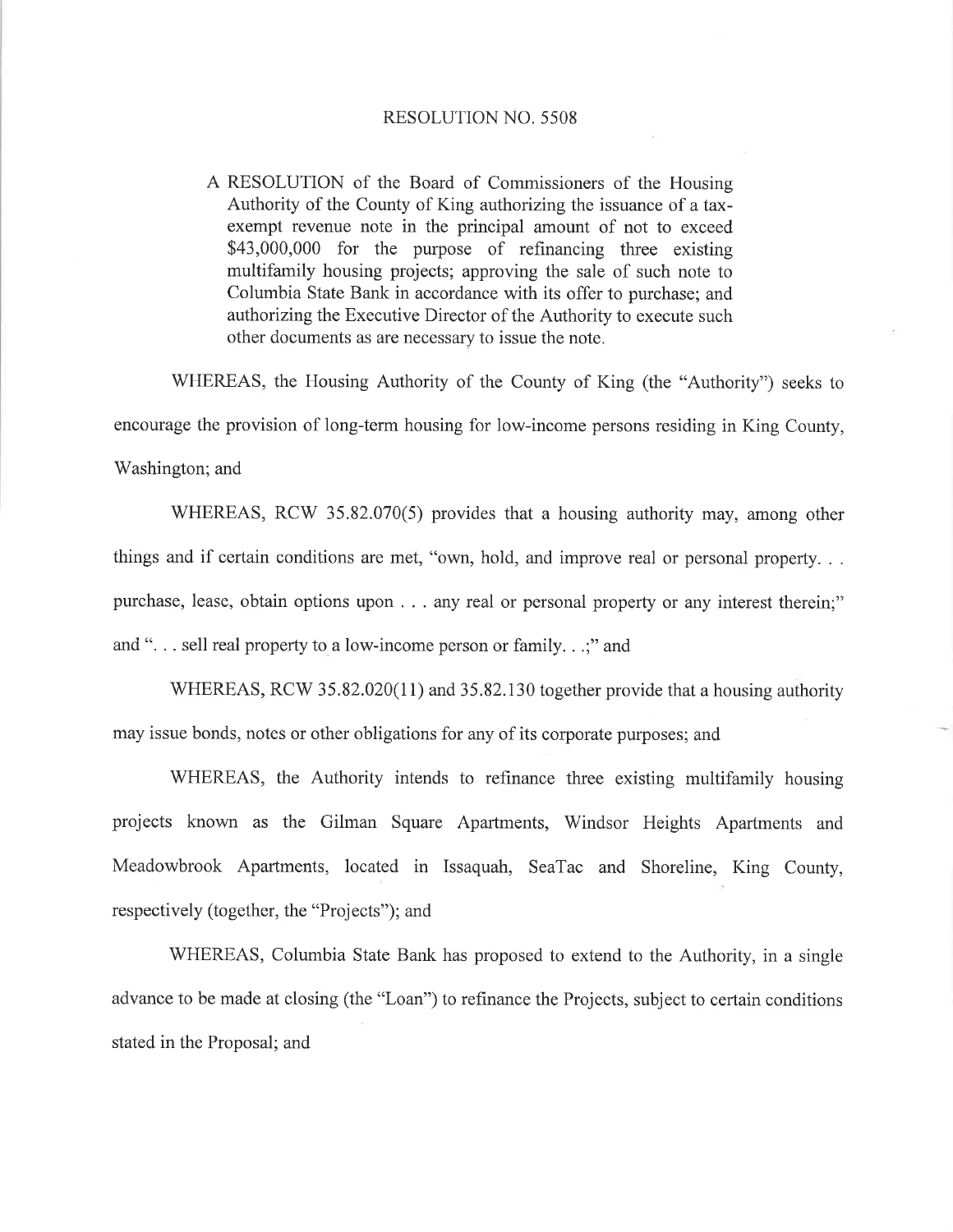WHEREAS, the Board of Commissioners of the Authority deems it to be in the best interest of the Authority to refinance the Projects and to issue its Revenue Note (Pooled Loan Projects). Series 2015 (the "Note"), in the principal amount of not to exceed \$43,000,000, evidencing the Loan, for the purpose of refinancing the Projects; and

WHEREAS, King County, Washington (the "County") has agreed to enter into a Contingent Loan Agreement with the Authority pursuant to RCW Chapter 35.83 under which the County will make a loan or loans to the Authority to pay debt service on the Note, when due, at certain times and upon certain conditions, which Contingent Loan Agreement will be assignable to and enforceable by the holder of the Note; and

NOW, THEREFORE, BE IT RESOLVED by the Board of Commissioners of the Housing Authority of the County of King as follows:

Definitions. As used in this resolution, unless a different meaning clearly Section 1. appears from the context:

"Authority" means the Housing Authority of the County of King, a public body corporate and politic duly organized and existing under and by virtue of the laws of the State of Washington.

"Bank" means Columbia State Bank, its successors or assigns.

"Board" means the Board of Commissioners of the Authority.

"Business Day" means any day, other than a Saturday or Sunday, on which banking institutions are open in the state of Washington.

"Code" means the Internal Revenue Code of 1986, as amended.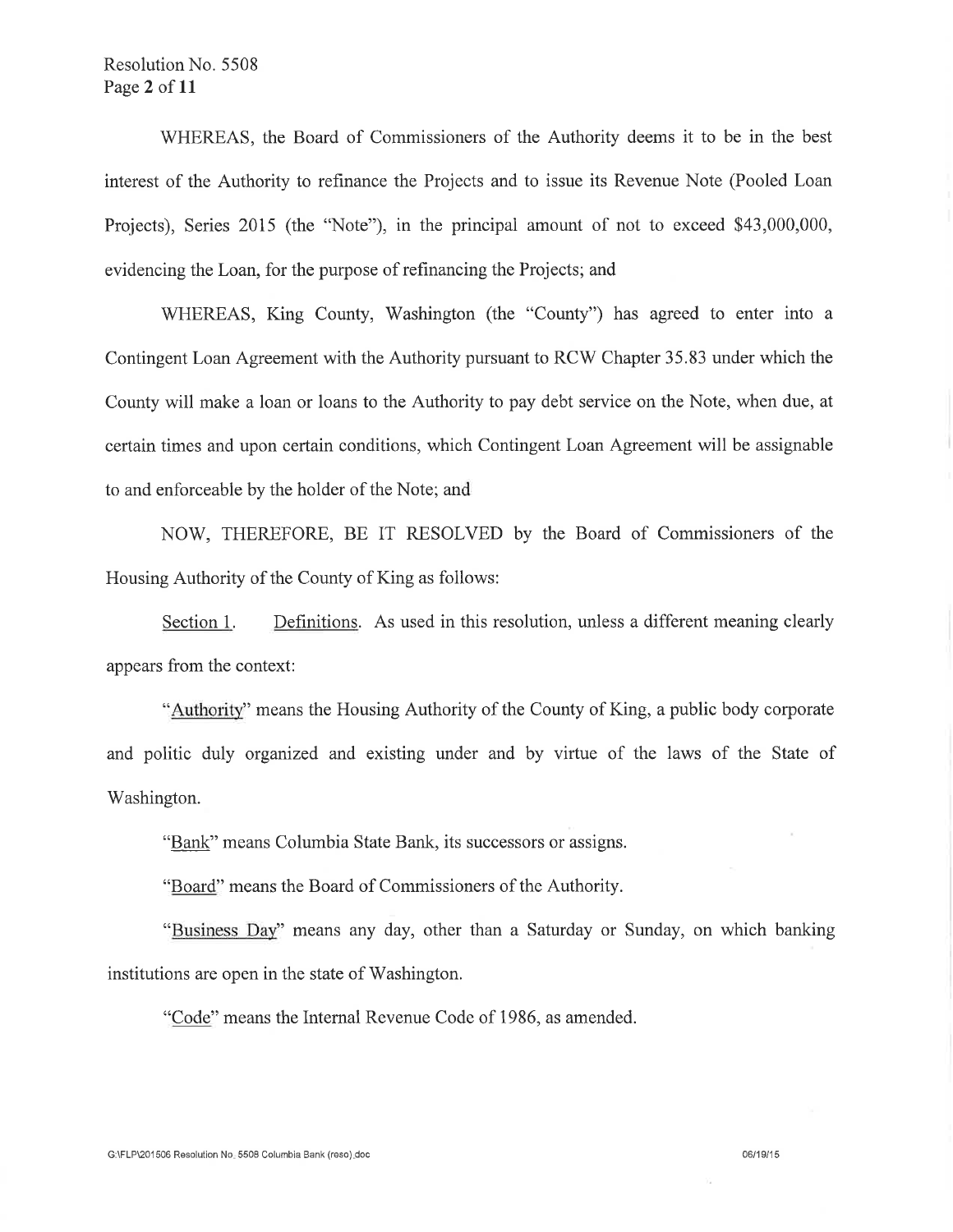"Contingent Loan Agreement" means the Contingent Loan Agreement between the County and the Authority dated as of July 1, 2015.

"County" means King County, Washington.

"Executive Director" means the Executive Director of the Authority, or his or her designee.

"Federal Reserve Rate" means the Federal Reserve H.15 10 Year Interest Rate Swap Rate published at http://www.federalreserve.gov/releases/h15/update/default.htm.

"Fixed Rate" means a rate per annum equal to 2.68%.

"General Revenues" means all revenues of the Authority from any source (including revenues of the Projects), but only to the extent that those revenues are available to pay debt service on the Note and are not now or hereafter pledged, by law, regulation, contract, covenant, resolution, deed of trust or otherwise (including restrictions related to funds made available to the Authority under the U.S. Housing Act of 1937), solely to another particular purpose.

"Initial Term" means the period of the first 40 quarterly Note payments, ending on the Reset Date.

"Interest Payment Date" means each March 31, June 30, September 30, and December 31, commencing September 30, 2015.

"Loan" means the term loan made by the Bank and evidenced by the Note.

"Maturity Date" means June 30, 2035.

"Note" means the Revenue Note (Pooled Loan Projects), Series 2015 of the Authority issued pursuant to, under the authority of and for the purposes provided in this resolution.

"Note Registrar" means the Executive Director of the Authority.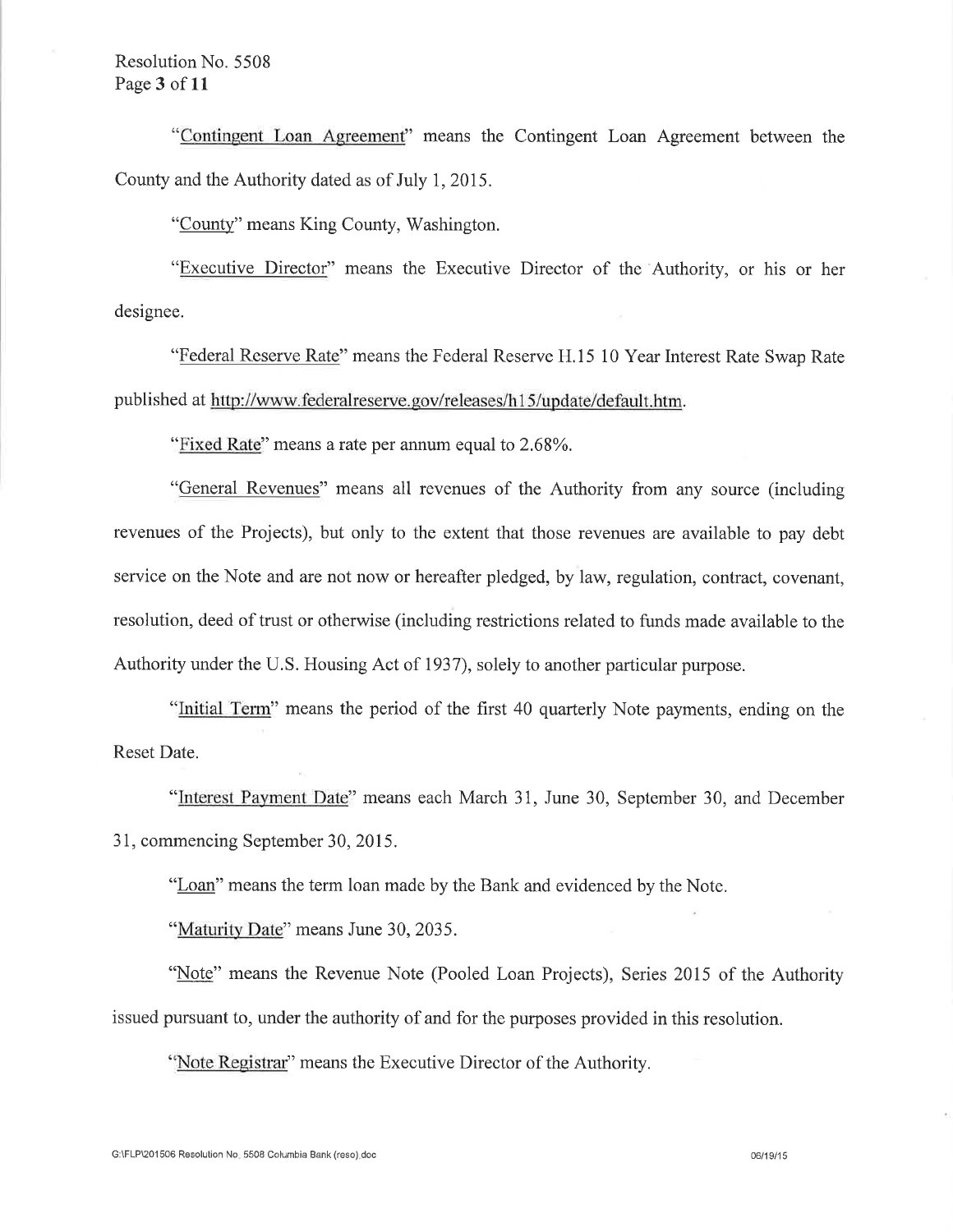"Project Revenues" means all amounts due to or received by the Authority for the account of the Authority on an annual basis pursuant or with respect to the Projects, but subject to any deeds of trust or similar security instrument securing loans or grants for the Projects from local, state and federal governmental funding sources.

"Proposal" means the proposal letter dated May 15, 2015, submitted by the Bank to purchase the Note.

"Reset Date" means June 30, 2025.

"Reset Rate" means 70% of the sum of (a) the Federal Reserve Rate plus (b) 2.00%.

Authorization and Description of Note. For the purpose of providing all or Section 2. part of the money required to refinance the Projects and to pay costs of issuing the Note, the Authority shall issue its Revenue Note (Pooled Loan Projects), Series 2015, in the maximum principal amount of not to exceed \$43,000,000. The Board finds that it is in the best interest of the Authority to issue the Note for the purposes set forth in this resolution. The Projects shall continue to be rented to residents in accordance with the provisions of RCW 35.82.070(5) and 35.82.

The Note shall be issued in fully registered form; shall be dated July 1, 2015, shall be in a denomination equal to the par amount and shall mature on the Maturity Date. The Note shall bear interest during the Initial Term at the Fixed Rate and thereafter at the Reset Rate, calculated on the basis of a 360-day year and 12 thirty-day months, as determined on the Reset Date. Principal and interest shall be payable quarterly, commencing September 30, 2015, and thereafter on each Interest Payment Date until the Maturity Date or upon prepayment of the Note in full. If any principal or interest payment comes due on a day that is not a Business Day, the Authority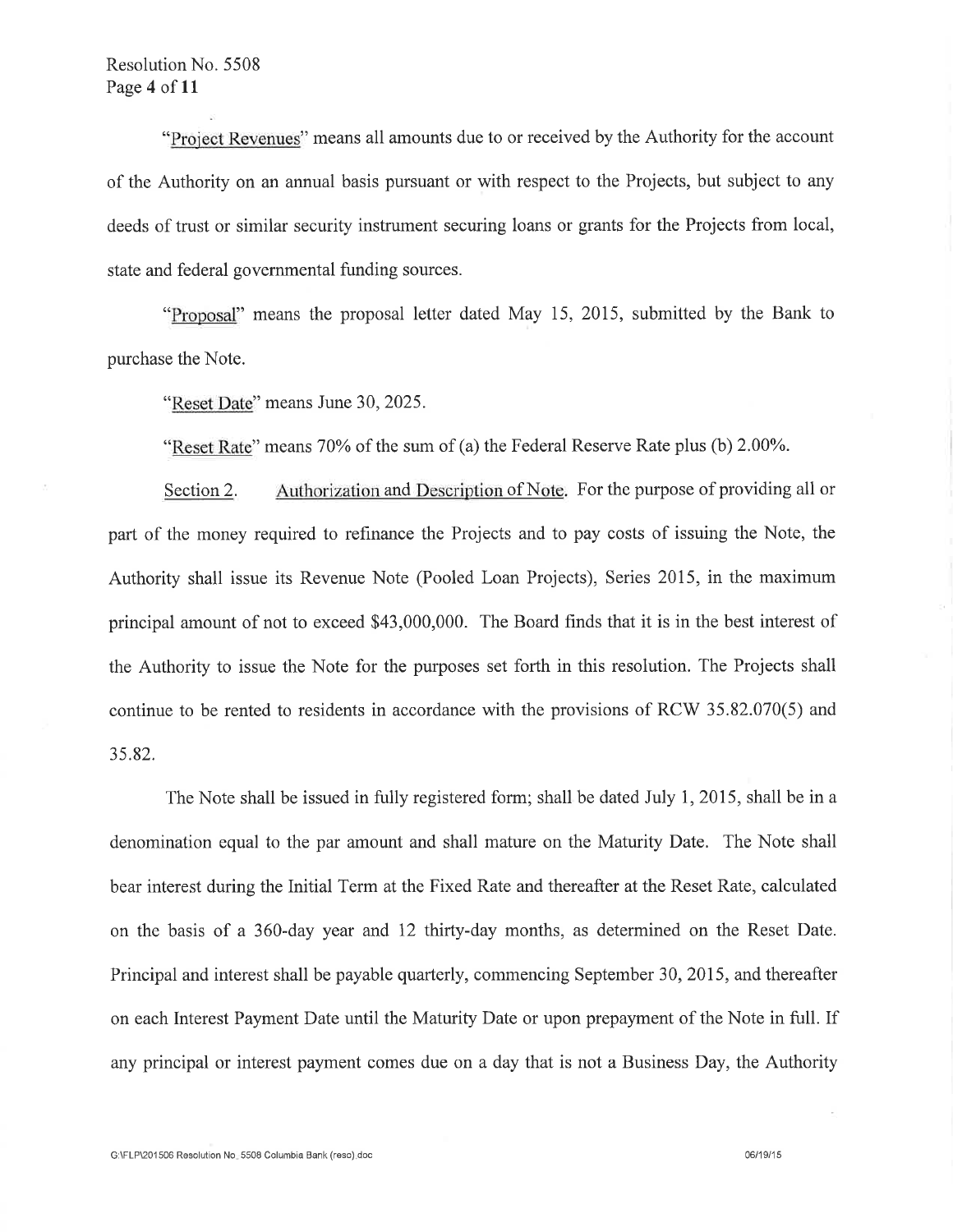#### Resolution No. 5508 Page 5 of 11

may make the payment on the first Business Day following the payment date, with accrual of interest to be extended to the actual payment date. Principal amortization will be in equal quarterly payments amortized over a thirty year period. On the Reset Date, the interest rate on the Note shall be reset to a fixed rate equal to the Reset Rate as determined for the Reset Date unless (1) the Bank and the Authority mutually agree to amend the terms of the Note, or (2) the Bank notifies the Authority in writing that prepayment of the Note must be made in full on the Reset Date or (3) the Authority elects to prepay the Note in full on or before the Reset Date. If the Bank notifies the Authority in writing no less than 150 days in advance of the Reset Date that prepayment of the Note must be made in full on the Reset Date, or if the Bank fails to give such notice, all principal of and interest due on the Note shall be due and payable in full on the Reset Date. If no such notice has been given as to the obligation to prepay, the Bank may override such prepayment obligation at any time prior to the Reset Date by notifying the Authority in writing that it will not require prepayment of the Note on the Reset Date.

The Authority reserves the right to prepay all or a portion of the principal of the Note at any time. Prepayment fees shall apply to both full and partial prepayments of the Note, to be more fully set forth in the Note.

Principal of and interest on the Note shall be payable as described in Section 3 below. If the Note is not redeemed when properly presented at its maturity, or if the Authority fails to pay any installment of principal or interest when due under the Note or if interest on the Note is no longer exempt from federal income taxation, the Authority shall be obligated to pay interest on the Note at the election of the Bank at a rate equal to the interest rate otherwise applicable to the Note, divided by 0.6538 (the "Grossed-Up Rate"), until the Note, both principal and interest, is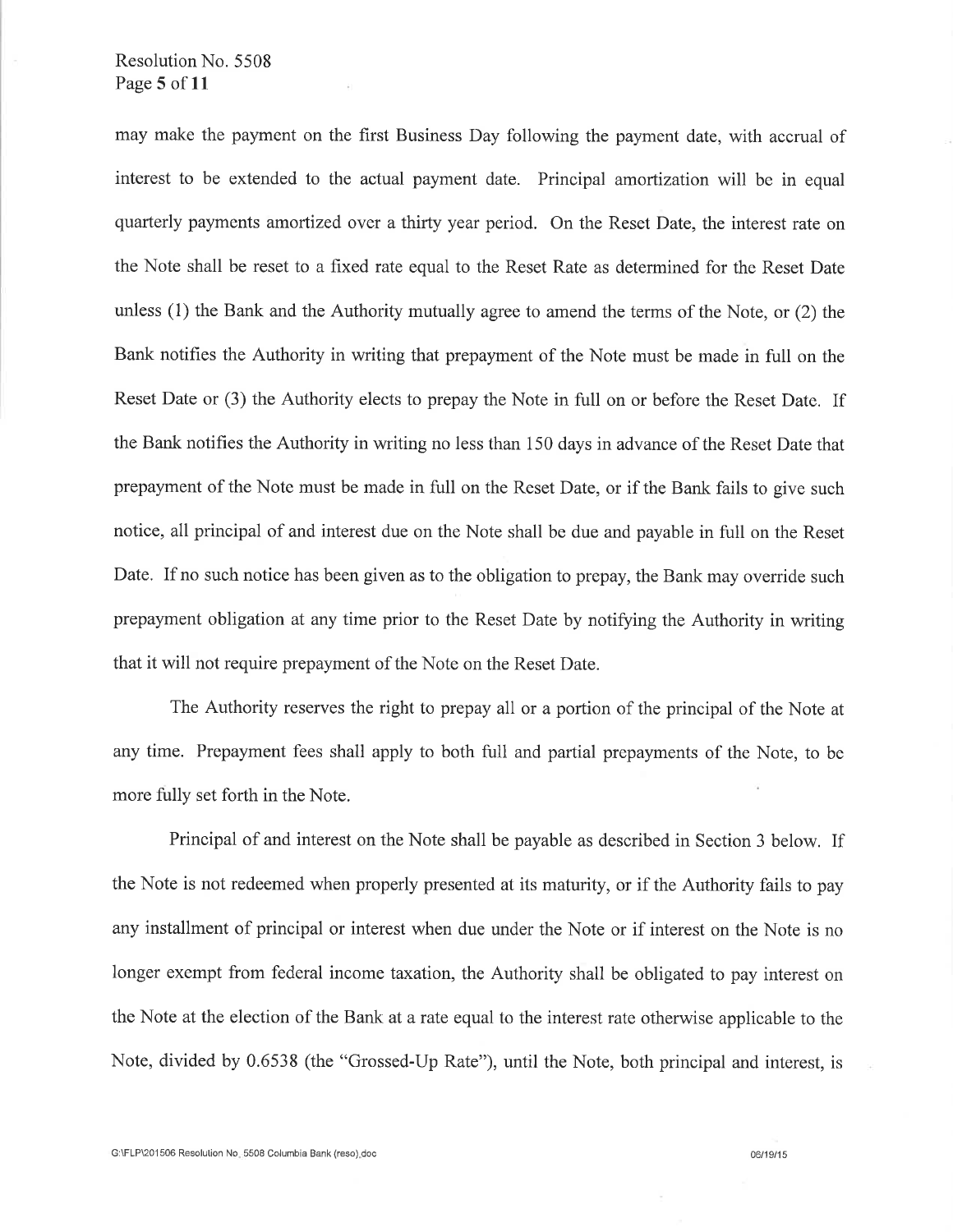paid in full. Interest on the Note will be deemed no longer exempt from federal income taxation if the Bank receives an opinion to that effect from a nationally-recognized bond counsel firm, and if interest on the Note is (or is so deemed to be) no longer exempt from federal income taxation, the adjustment to the interest rate on the Note may, at the election of the Bank, be retroactive to the date interest becomes or would become so taxable. The Authority shall also make a payment to the Bank equal to (a) the interest that would have accrued at the Grossed-Up Rate from the date that interest on the Note became includable in the gross income of the holder of the Note for federal income tax purposes until the date that such rate increase described in the preceding sentence became effective; minus (b) the interest that actually accrued at the Fixed Rate from the date that interest on the Note became includable in the gross income of the holder of the Note for federal income tax purposes until the date that such rate increase described in the preceding sentence became effective. The Note shall have such other provisions consistent with the purposes of this resolution as are set forth herein and in the Proposal.

Security for the Note. The Note shall be secured by a pledge of the Project Section 3. Revenues and the General Revenues of the Authority; provided, however, that the Authority retains the right to issue other obligations secured by a pledge of any portion of its General Revenues and that may be paid prior to the payment of the Note with respect to the portion of the General Revenues so pledged, provided that such issuance does not result in an event of default under the Note. The Authority may not pledge the real property constituting the Projects other than to the Bank without the prior written consent of the Bank, which may be withheld in the Bank's sole discretion, subject to the Authority's right to grant deeds of trust or similar security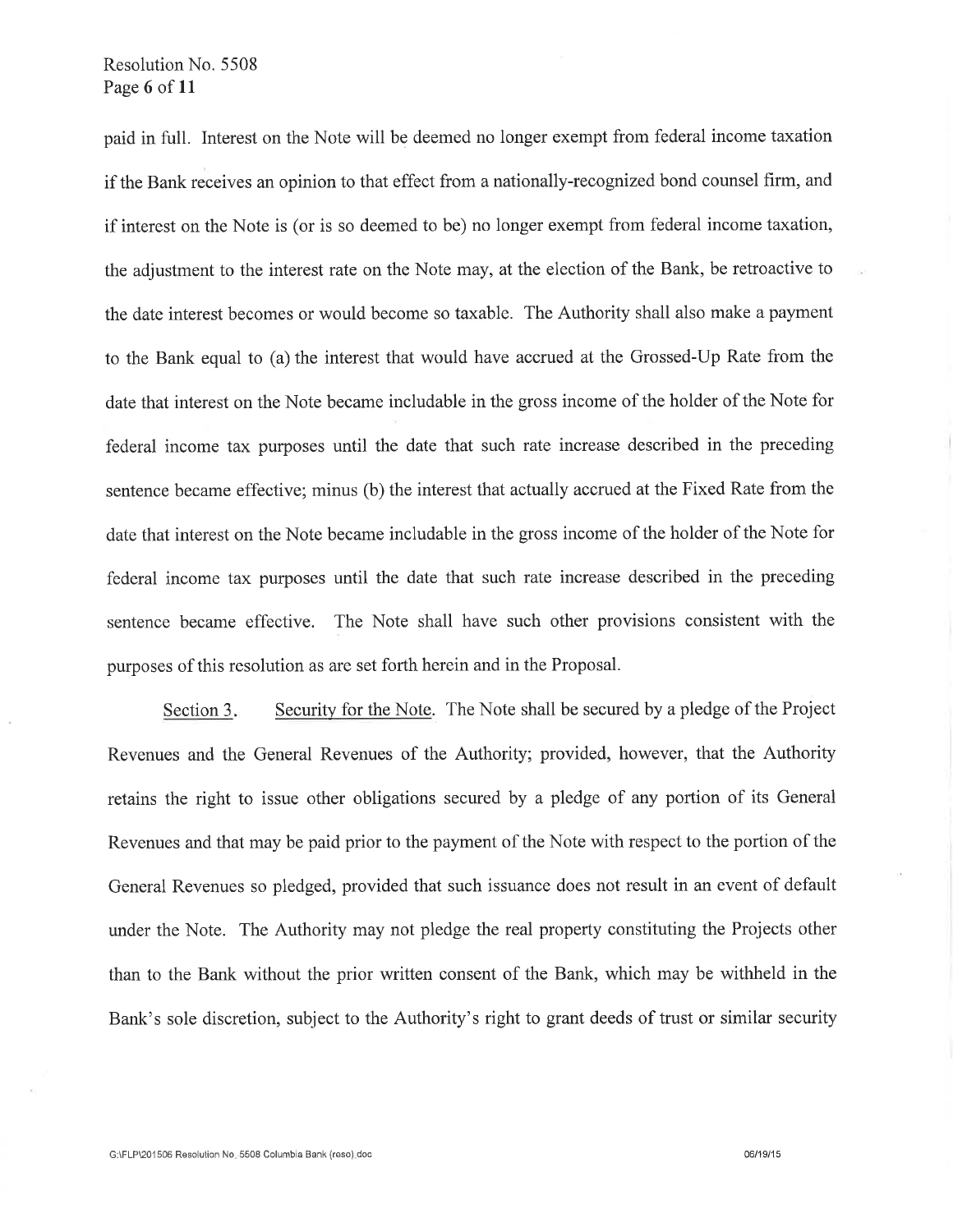#### Resolution No. 5508 Page 7 of 11

instruments to secure loans or grants for the Projects from local, state and federal governmental funding sources.

The Bank shall also be a third party beneficiary of the Contingent Loan Agreement with respect to a loan or loans to be made to the Authority to pay debt service on the Note, when due.

The Note shall not be a debt of King County, the State of Washington or any political subdivision thereof, and the Note shall so state on its face. Neither King County, the State of Washington nor any political subdivision thereof (except the Authority from the sources identified herein and in this Section 3 and King County, to the extent provided under the terms of the Contingent Loan Agreement) shall be liable for payment of the Note nor in any event shall principal of, premium, if any, on and interest on the Note be payable out of any funds or assets other than those pledged to that purpose by the Authority herein. The Authority has no taxing power.

None of the Commissioners, officers or employees of the Authority shall be personally liable for the payment of the Note.

Section 4 Application of Note Proceeds. Note proceeds shall be used to refinance the Projects pursuant to Section 2 and to pay costs of issuing the Note.

Section 5. Lost, Stolen or Destroyed Note. In case the Note shall be lost, stolen or destroyed after delivery to the Registered Owner, the Note Registrar may execute and deliver a new Note of like date and tenor to the Registered Owner upon the Registered Owner paying the expenses and charges of the Authority and upon filing with the Note Registrar evidence satisfactory to the Note Registrar that such Note was actually lost, stolen or destroyed and of the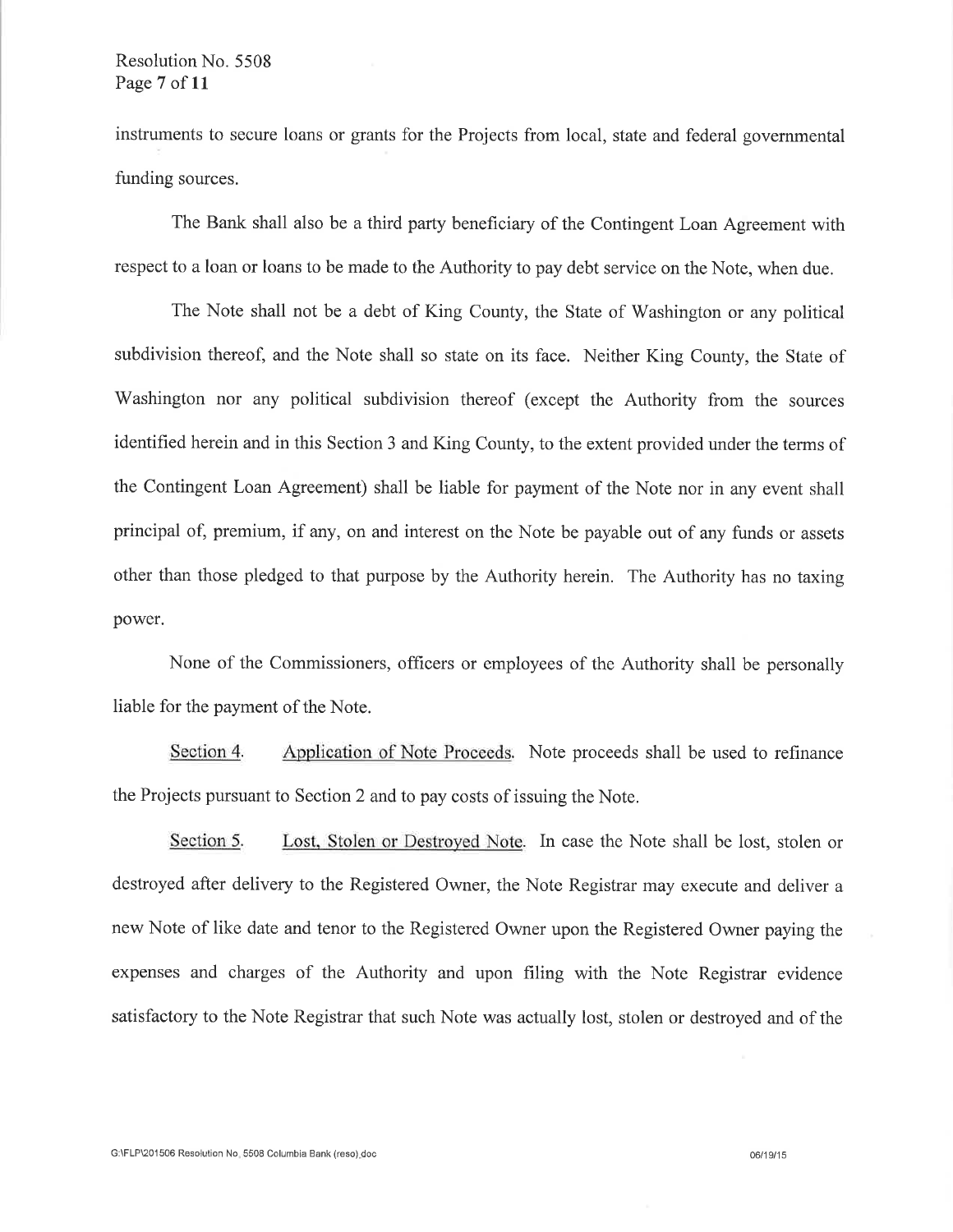Registered Owner's ownership thereof, and upon furnishing the Authority with indemnity reasonably satisfactory to the Authority.

Note Registrar. The Note Registrar shall keep, or cause to be kept, at the Section 6. office of the Executive Director, sufficient records for the registration and transfer of the Note. The Note Registrar is authorized, on behalf of the Authority, to authenticate and deliver the Note in accordance with the provisions of the Note and this resolution, to serve as the Authority's paying agent for the Note and to carry out all of the Note Registrar's powers and duties under this resolution.

Preservation of Tax Exemption for Interest on Note. The Authority Section 7. covenants that it will take all actions necessary to prevent interest on the Note from being included in gross income for federal income tax purposes.

The Note is not a "private activity bond" as such term is defined in the Code. The Authority has not designated the Note as a "qualified tax-exempt obligation" under Section 265(b) of the Code for investment by banks, thrift institutions and other financial institutions.

The Authority hereby authorizes the execution of a federal tax certificate evidencing its agreement to meet the requirements of the Code applicable to the Note.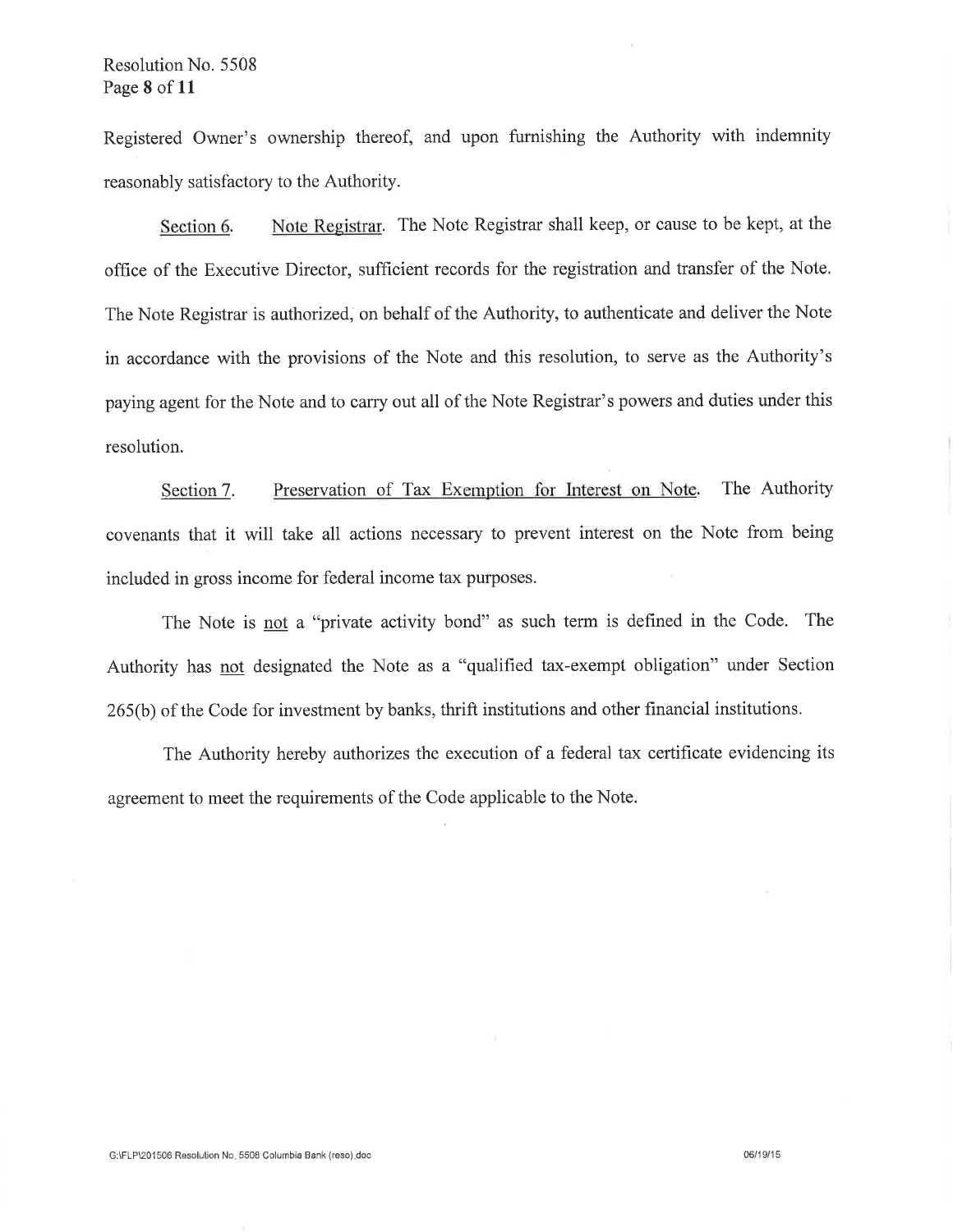Section 8. Form and Execution of Note. The Note shall be prepared in a form consistent with the provisions of the Proposal, this resolution and state law, shall bear the manual or facsimile signatures of the Chair of the Board and Executive Director of the Authority and shall be impressed with the seal of the Authority or shall bear a facsimile thereof.

To be valid or obligatory for any purpose or entitled to the benefits of this resolution, the Note shall bear a Certificate of Authentication in the following form, manually signed by the Note Registrar:

#### CERTIFICATE OF AUTHENTICATION

This Note is the fully registered Revenue Note (Pooled Loan Projects), Series 2015 of the Authority described in the Note Resolution.

> Executive Director of the Authority and Note Registrar

The authorized signing of a Certificate of Authentication shall be conclusive evidence that the Note so authenticated has been duly executed, authenticated and delivered and is entitled to the benefits of this resolution.

If any officer whose signature appears on the Note ceases to be an officer of the Authority authorized to sign bonds before the Note bearing his or her signature is authenticated or delivered by the Note Registrar or issued by the Authority, the Note nevertheless may be authenticated, delivered and issued and, when authenticated, issued and delivered, shall be as binding on the Authority as though that person had continued to be an officer of the Authority authorized to sign bonds. The Note also may be signed on behalf of the Authority by any person who, on the actual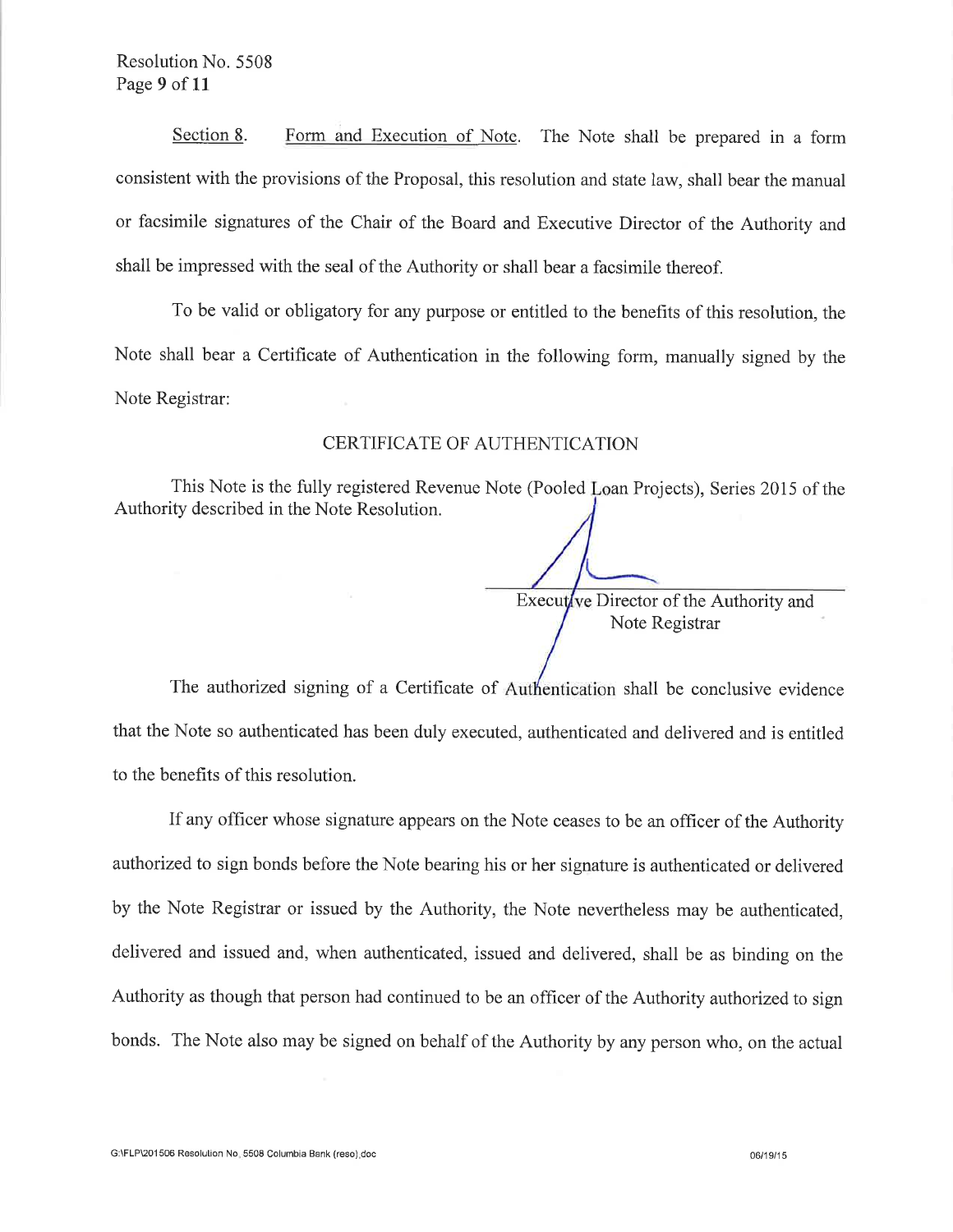date of signing of the Note, is an officer of the Authority authorized to sign bonds, although he or she did not hold the required office on the date of issuance of the Note.

Sale of Note. The Board hereby authorizes the sale of the Note to the Section 9. Bank pursuant to the terms of the Bank's Proposal attached hereto and ratifies the acceptance of the Proposal dated May 15, 2015 by the Senior Director of Development and Asset Management. Upon delivery of the Note, the Authority shall pay to the Bank a fee of \$21,500, and reimburse the Bank for its legal fees in an amount not to exceed \$5,000, which payments shall be made by check, wire transfer or other mutually acceptable means.

Reporting Requirements. The Authority hereby covenants and agrees for Section 10. as long as the Note remains outstanding that it will provide to the Bank: (a) copies of the Authority's annual budget, within 45 days of adoption; (b) the Authority's audited financial statements for each fiscal year, within ten days of receipt from the State Auditor; and (c) an annual income statement for the Projects no later than ten days after completion of the annual audit.

Section 11. Contingent Loan Agreement. The Executive Director and other appropriate officers of the Authority are authorized to take any actions and to execute documents as in their judgment may be necessary or desirable in order to enter into the Contingent Loan Agreement with the County.

Ratification; General Authorization. The Executive Director and other Section 12. appropriate officers of the Authority, acting singly or together, are authorized to take any actions and to execute documents as in their judgment may be necessary or desirable in order to carry out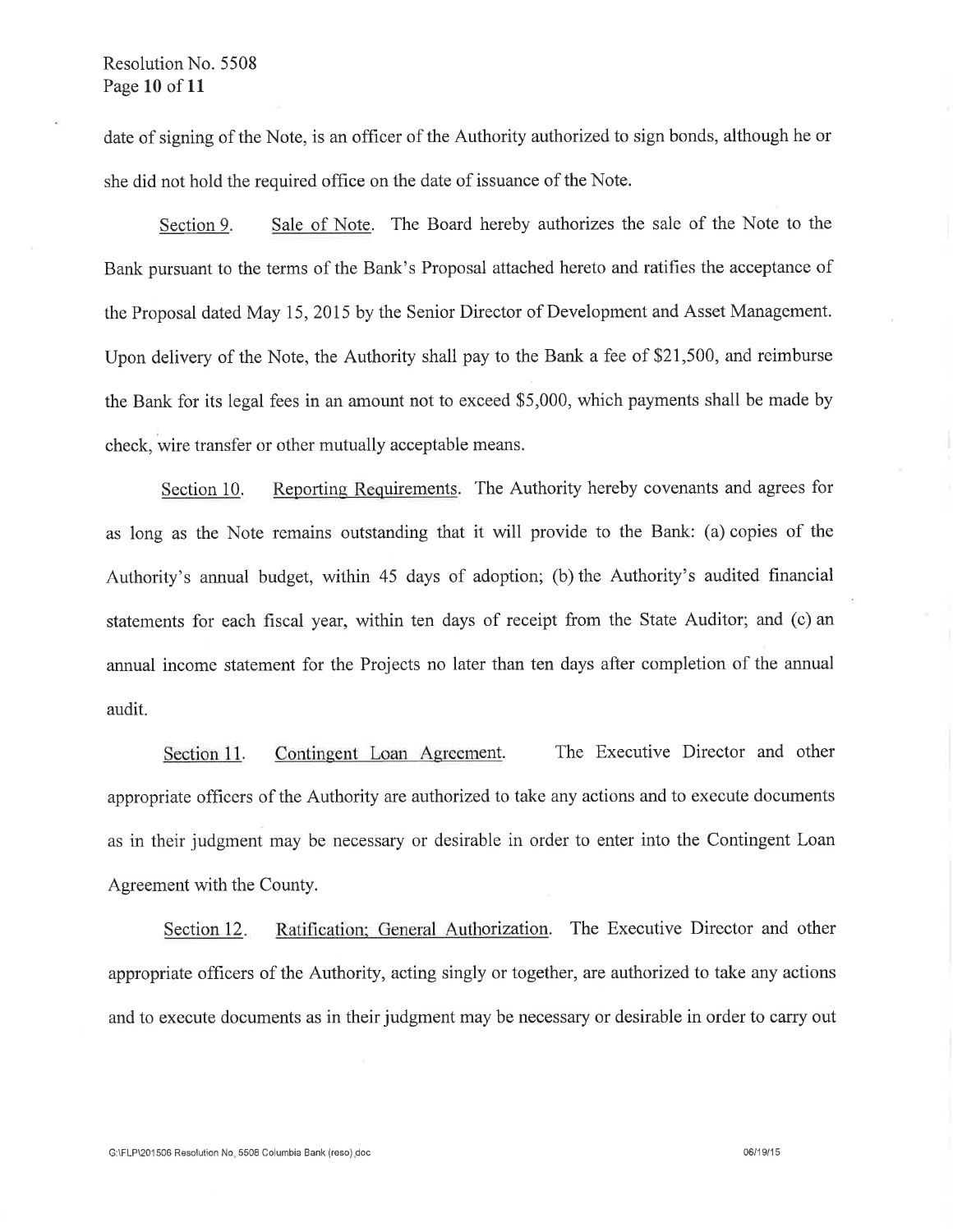#### Resolution No. 5508 Page 11 of 11

the terms of, and complete the transactions contemplated by, this resolution. All acts taken pursuant to the authority of this resolution but prior to its effective date are hereby ratified.

Section 13. Severability. If any provision in this resolution is declared by any court of competent jurisdiction to be contrary to law, then such provision shall be null and void and shall be deemed separable from the remaining provision of this resolution and shall in no way affect the validity of the other provisions of this resolution or of the Note.

Legal Action. Any legal action concerning the enforcement of the terms of Section 14. this resolution or the Note may be brought only in the Superior Court of King County, Washington, or in the United States District Court for the Western District of Washington. In any such legal action (including any arbitration, appeal, or insolvency proceeding), the nonprevailing party shall pay or reimburse the prevailing party for the reasonable attorneys' fees and other expenses incurred.

Section 15. Effective Date. This resolution shall be in full force and effect from and after its adoption and approval.

ADOPTED by the Board of Commissioners of the Housing Authority of the County of King at a special meeting thereof this  $22<sup>nd</sup>$  day of June, 2015.

> HOUSING AUTHORITY OF THE **COUNTY OF KING**

arros  $By$ 

ATTEST: Secretary/Treasurer

G:\FLP\201506 Resolution No. 5508 Columbia Bank (reso).doc

06/19/15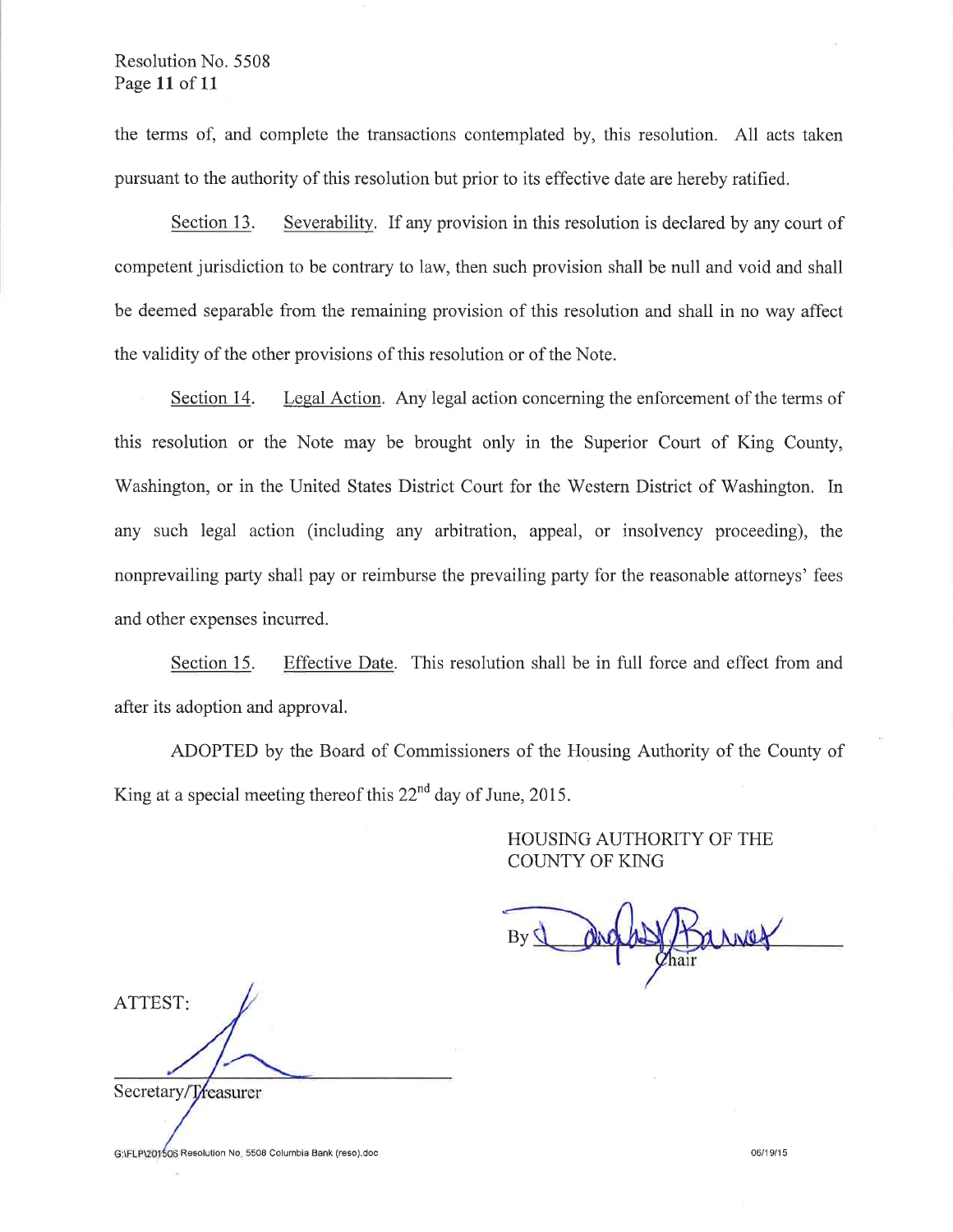

## **SPECIAL MEETING OF THE BOARD OF COMMISSIONERS**

**June 22, 2015 at 8:30 a.m.** 

Valli Kee Conference Room 23401 104th Avenue S.E. Kent, WA 98031

# **A G E N D A**

- **I. Call to Order**
- **II. Roll Call**
- **III. Welcome to Valli Kee**
- **IV. Public Comment**
- **V. Approval of Minutes**

Board Special Annual Meeting Minutes – May 18, 2015

## **VI. Approval of Agenda**

## **VII. Consent Agenda**

- A. Voucher Certification Reports for April 2015
- B. Resolution No. 5507: Authorizing the Executive Director to enter into an Interlocal Agreement with the City of Seattle for the purchase of Cleaning **Products**

## **VIII. Resolutions for Discussion & Possible Action**

A. Resolution No. 5508: A Resolution of the Board of Commissioners of the Housing Authority of the County of King authorizing the issuance of a taxexempt revenue note issuance of a tax-exempt revenue note in the principal